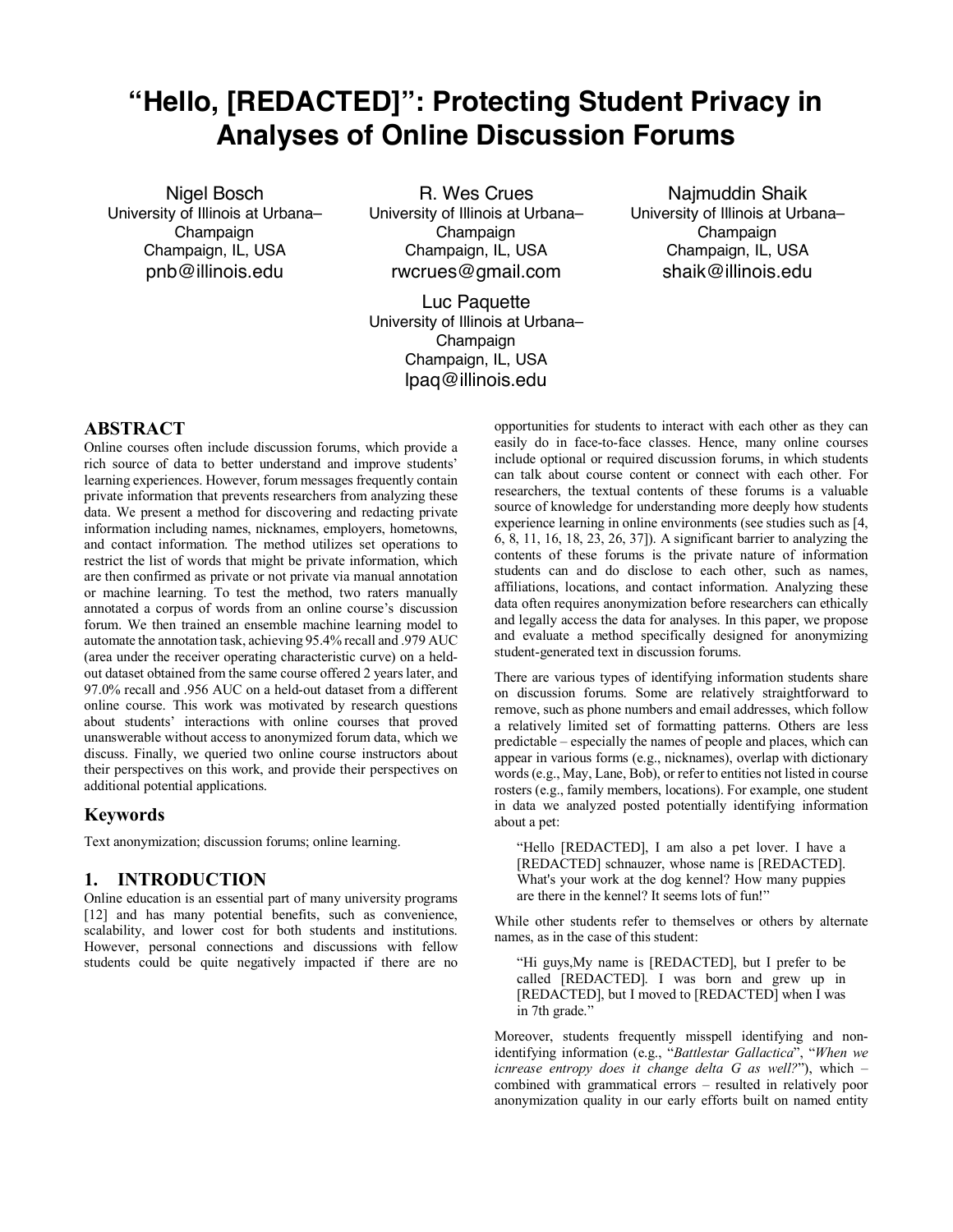recognition software. Hence, we sought more robust methods to detect identifying information to be redacted.

Identifying information can occur in forums when students organize study groups, address questions and answers to each other, and other situations. Students may receive meaningful benefits from exposing private information online – for example, if it enables them to connect more closely with peers they may never meet offline. Examples such as those above are especially common in introductory discussion forums at the beginning of courses, where students get to know each other. However, the presence of identifying information prevents researchers at many academic institutions offering online courses from analyzing forum data (at least without individual permission from each student), and thus from enhancing student learning experiences through applications of research. We focus on this problem for the specific case of university-level online courses, of which there are many, and propose an automated text anonymization solution that rivals human accuracy, despite the variance in form, content, and spelling inherent in student-generated text.

## **1.1 Privacy Concepts and Anonymization Strategies for Text**

There is a large body of previous research on removing identifying information from text. A primary focus of prior work has been specifically on removing names and identifying information from medical records (see [24] for a review). One of the earliest methods employed a template-matching approach to find names, addresses, phone numbers, and other identifying information in medical records (e.g., notes written by doctors) [35]. Later research with similar methods has shown that template-matching approaches can be quite accurate in held-out (unseen) medical records data, achieving a recall of .943 [28], which compared favorably to interhuman agreement on the same data.

Early work on anonymizing text also led to the concept of *k*anonymity [33, 34], in which a formal guarantee is made for a particular dataset that every person in that dataset is indistinguishable from *k*-1 or more other people in the dataset. This has resulted in additional text anonymization research that goes beyond names of people and places to include identifying characteristics such as specific diseases and treatments that may be sufficiently unique to reduce *k* with some effort [3]. In general, these works utilize lists of known names and forms of names (e.g., "Dr. [name]") to identify words for removal in text – forms which are used infrequently in online course discussion forums – and tend to focus on the unique needs of medical literature anonymization.

Named entity recognition (NER) is another closely-related field that focuses on finding *and classifying* names in text [25]. Modern NER approaches typically rely on machine learning to discover names in text by learning from large corpora of annotated or partially-annotated text. In theory, NER can be applied for anonymization purposes by finding names and removing or replacing those from classified categories of interest (i.e., people, places, and organizations that may be employers) [10]. However, modern NER systems are typically trained on large amounts of data that differs considerably from discussion forum data (e.g., the entire contents of Wikipedia), and do not generalize well to new domains [20, 21].

Previous research has also studied privacy and anonymity in structured data (e.g., directed graphs, tabular records) that is relevant to forum anonymization. For example, social network analysis shows that individuals in one social network can be

identified in another network based on who they interact with [27], which might occur across course discussion forums. The network of semantic and stylistic relationships between words can also identify individuals from text data [2, 5]. Such connections have led to the concept of differential privacy. Differential privacy is one of the strongest types of data privacy [14], which guarantees that it is impossible to determine whether or not a query individual's data was included in a given dataset or result. While we do not propose providing such a strong guarantee for anonymizing discussion forum text for research analyses – given the need for obfuscating much of the text that could be needed for analyses (e.g., personspecific sentiment words) – we instead propose a set of goals that allow well-intentioned researchers to access data with minimal exposure to identifying information.

## **1.2 Novelty of the Problem**

Our method for automatically anonymizing discussion forum text aims to satisfy several goals needed for practical application. Specifically, the automatic method should:

- 1) Achieve accuracy similar to human accuracy, if it is to be used as a replacement for manual annotation
- 2) Not require annotation of large amounts of domainspecific text data for development or validation
- 3) Not rely on lists of student names, which may be unavailable (as was the case in our work), may not capture the diversity in naming conventions of students from various cultures, and may not capture nicknames frequently used by students

Approaches relying on NER methods satisfy goals 1 and 3 well, but not goal 2. Conversely, approaches developed for the needs of medical record anonymization typically satisfy goal 1 and potentially goal 2 (though this has not been well tested and may not be the case if the style of medical text differs notably from online discussion forum text), but typically do require information such as lists of individual's names, and do not satisfy goal 3.

The approach we propose here satisfies the three goals outlined above, utilizing a set-theoretic approach to drastically reduce the burden of manual annotation and machine learning to further automate the manual annotation process.

## **2. ANONYMIZATION METHOD**

The anonymization procedure consists of three broad steps (see Figure 1 for an overview). First, we extract a set of possible name words from the discussion forum text. Second, we classify possible names as either actual names or not names, via manual annotation or machine learning. Third, we remove the identified names from text, along with other likely identifying information that can be found via regular expressions, including emails, URLs, and phone numbers.

## **2.1 Data Collection**

We obtained discussion forum text data from two online courses offered at a large, public university in the Midwestern United States. The first course (*course 1*) was an elective STEM course offered using the Moodle learning management system [13], while the second course (*course 2*) was an introductory STEM course that was required for students in some majors and was offered using the LON-CAPA learning management system [22]. Discussion forum participation was a required, graded component of both courses, and students were quite active in the forums. We obtained two semesters of course 1 data separated by two years and one semester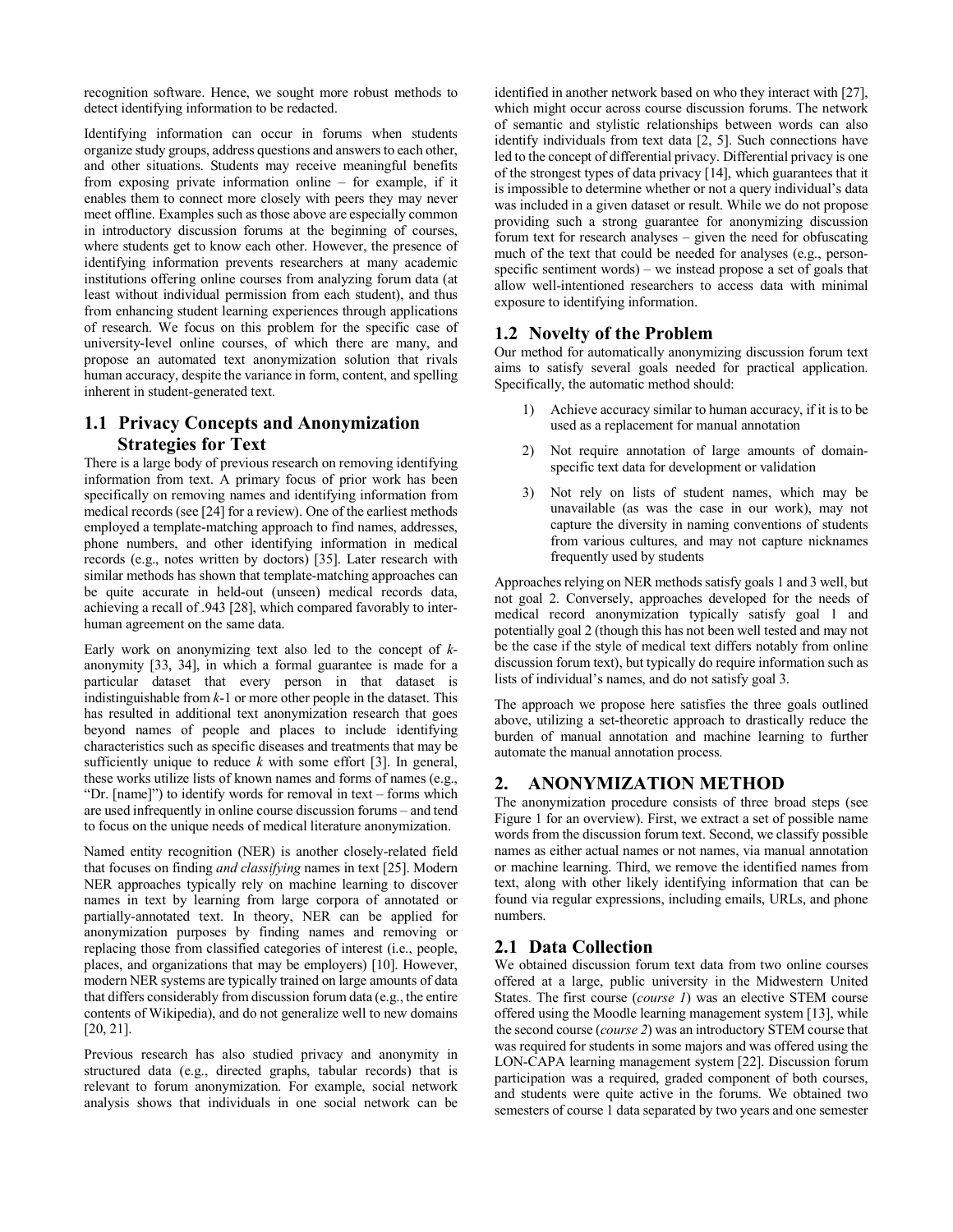

**Figure 1. Anonymization method overview. Grey boxes indicate data, blue boxes indicate processing steps. Minus signs indicate set subtraction.**

of data for course 2. In the first semester of course 1 there were 14,082 posts made by 226 individuals – including the instructor, whose identity and forum posts also need to be anonymized. In the second semester of course 1 there were 9,217 posts made by 295 individuals, and in course 2 there were 930 posts made by 78 individuals. Forum activities consisted of personal introductions, questions about and discussions of topics in the course, team formation/coordination for group projects, and others.

We developed the anonymization method by examining the largest dataset (the first semester of course 1, referred to as *training data*) and utilized the remaining two datasets as completely unseen heldout testing data. The second semester of course 1 (referred to as *holdout 1*) provides a test of generalization of the method over time, while course 2 (referred to as *holdout 2*) serves as a test with a different course topic, learning management system, and instructor.

We obtained approval from our institutional review board and the instructors of the courses before collecting and analyzing data. However, we were only permitted to access anonymized data for analyses. Hence, we developed the anonymization method in cooperation with university data warehouse staff, who ran code for analyses on original forum data and shared the anonymized results.

#### **2.2 Narrowing the List of Possible Names**

There are several possible categories for each word (sequence of consecutive non-whitespace characters, after removing punctuation) in a discussion forum post. The word may be an identifying name referring to a person or a place, an English word<sup>1</sup>, a misspelling, or a non-English word (e.g., numbers, other languages). The most challenging and time-consuming aspect of anonymization is to determine whether a particular word is identifying or not. We applied a set-theoretic approach to drastically reduce the scope of the problem, narrowing down the list of all words in forum posts to a small subset of possible names, which are then much less time-consuming to annotate.

The top row of Figure 1 illustrates the possible name extraction process. We started with a dictionary of over 100,000 English words [36], including common loanwords, and removed any words that overlapped with a list of over 23,000 cities, political regions, and countries (words such as South, New, etc. that were part of place names)<sup>2</sup>. We then also removed any words from the

 $\overline{a}$ 

dictionary that overlapped with a list of over 7,000 first and last names obtained from U.S. census data. Thus, the dictionary contained only words that were not the names of people or places – words like *wormhole* and *dalliance*, but not *so* or *will*. We then removed these non-name dictionary words from the list of all unique words in discussion forum posts, leaving only possible names.

## **2.3 Feature Extraction**

We extracted various features to help both human annotators and machine learning models classify each possible name as a name or non-name word. Features can be categorized into two basic types: densely-distributed *ad hoc* features and sparsely-distributed word presence features. Ad hoc features calculated for each possible name consisted of:

- Count of occurrences
- Word index in the first post where the word was used
- Count of words in the first post where the word was used
- Proportion of occurrences where the word was capitalized
- Proportion of occurrences where the word was at the beginning of a sentence
- Proportion of mid-sentence occurrences (not at the beginning of a sentence) where the word was capitalized
- Proportion of occurrences where the word was midsentence and capitalized
- Whether the word was a dictionary word or not (before modifying the dictionary)
- Whether the word was in the U.S. census list of first/middle names
- Whether the word was in the U.S. census list of last (family) names
- Frequency of the word in the U.S. census list of first/middle names

<sup>2</sup> Obtained from http://www.geonames.org

<sup>1</sup> This paper focuses on English-language text. However, the method could be repeated for other languages by replacing English-specific components (e.g., the dictionary) with another language.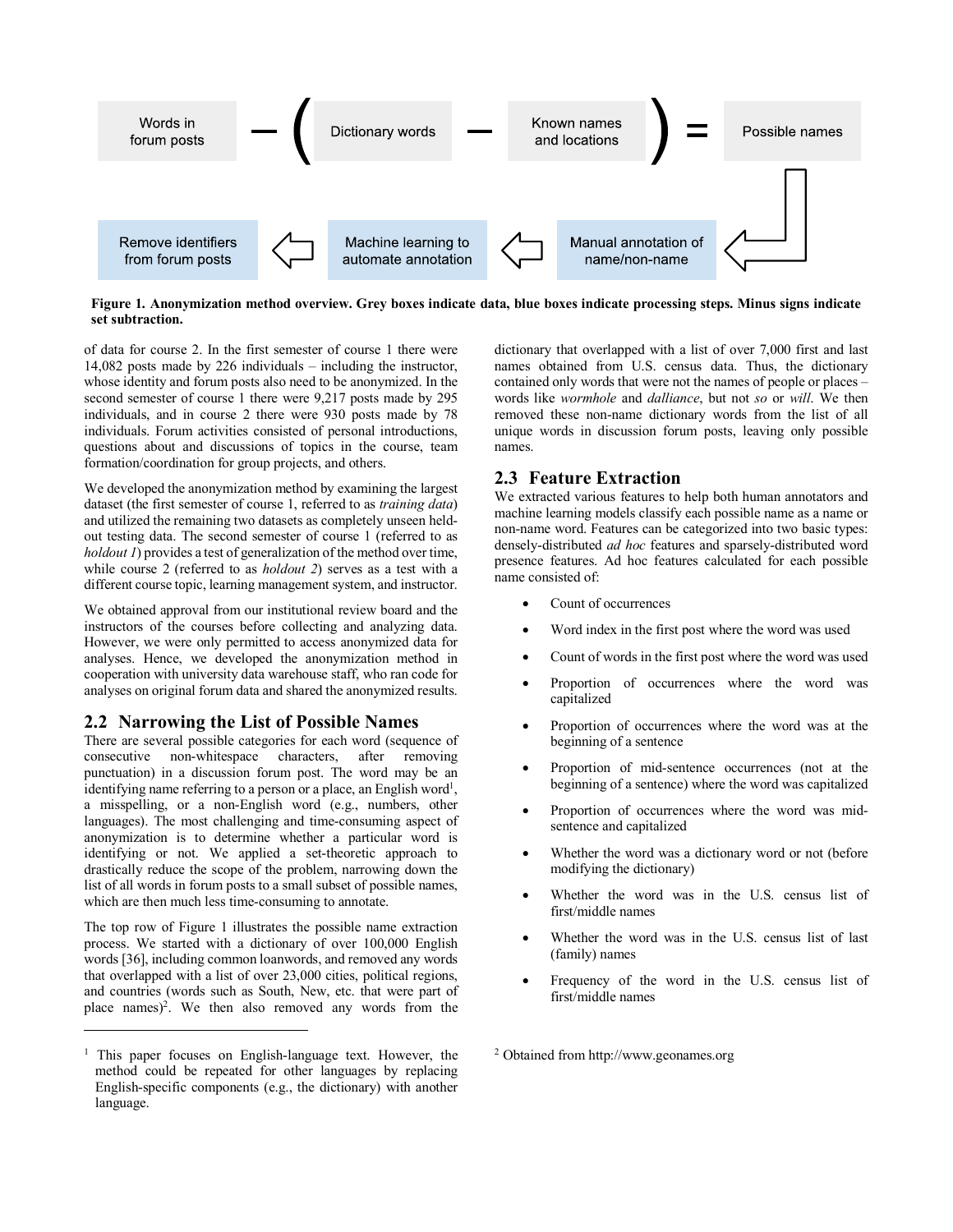- Frequency of the word in the U.S. census list of last names
- Whether the word was in the list of world cities
- Whether the word was in the list of political regions (e.g., states, territories)
- Whether the word was in the list of countries
- Count of dictionary words that were within one edit (deletion, insertion, replacement, or transposition) of the word
- Count of dictionary words that were within two edits of the word

The list of ad hoc features resulted from several rounds of error analysis and iterative refinement, which was necessary to reach classification accuracies comparable to human raters. Feature development proceeded approximately in order of complexity. Our original features consisted of the simplest ideas such as the count of occurrences. Complex features, such as the proportion of capitalized mid-sentence occurrences, resulted from examining prediction errors from models with simpler features. While this process may have resulted in over-fitting the feature extraction process to training data, we made no adjustments to features for final evaluation on the holdout datasets (see description of dataset annotation below).

Word presence features indicated the presence or absence of a particular word within the 10 most common words preceding the possible name word, which we refer to as context words, among all of its occurrences across forum posts. We tracked the most common context words separately for capitalized mid-sentence occurrences, capitalized occurrences, and all occurrences. This separation helps to determine whether common dictionary words like "hope" were also names. Word presence features consisted of a 1 if a particular word appeared in the ten most common context words for the possible name in question, and a 0 otherwise. Word presence features captured things like if a word was preceded by "hi" or "hello" – words which tended to indicate the presence of a name. We limited these features to the 25 most common overall context words, yielding 75 total context word presence features (since there were 3 capitalization conditions). Additionally, we included an "other" count category for all less-common context words, yielding another three features (one for each capitalization condition). For example, the words "tea" and "coffee" might occur among the 10 context words for a particular possible name, but be too infrequent across all possible names to rank in the top 25; we would thus count these both as "other" and calculate features for the number of "other" words in the context words for that particular name, the number of capitalized "other" words, and the number of "other" words capitalized in the middle of a sentence. Thus there were 95 features in total: 17 densely-distributed and 78 sparsely-distributed.

# **2.4 Manual Annotation of Possible Names**

Two raters iteratively annotated possible names derived from the training data, checked agreement, and updated an annotation scheme to resolve patterns of common disagreement. Annotators had access to features listed above, as well as the possible names themselves. They did not, however, have access to the actual forum posts nor to associated possible name pairs (first and last names together), thereby mitigating unnecessary exposure to possible identifying information.

In the first round, raters annotated 200 randomly-selected possible names as either names, non-names, or unknown. Of these 200, they annotated 10 as unknown. The annotation guide was subsequently revised to remove the unknown category, since ultimately a name/non-name decision must be made for anonymization, and to clarify unknown cases. Unknowns primarily consisted of famous individuals' names (e.g., Obama), which we classified as names out of an abundance of caution. For the remaining 190 cases, the raters achieved 87.4% agreement and Cohen's *κ* = .734 (confidence  $interval = [.634, .833]$ .

Raters annotated a different set of 200 randomly-selected possible names in the second round to test the updated annotation guide. They achieved 89.5% agreement and  $\kappa$  = .773 (confidence interval  $=$  [.681, .865]). After this round we added the mid-sentence capitalization features described above, to help disambiguate disagreements noted by the raters.

Raters completed a third round of annotation to test the final annotation guide, achieving 92.7% agreement and  $\kappa = .842$ (confidence interval  $=[.820, .864]$ ) on all 2,588 instances in the training data, indicating excellent agreement [7]. After this round they also annotated a sample of 650 randomly-selected possible names from the holdout 1 dataset, though we removed 50 of these when we later discovered that they were erroneously included due to UTF-8 encoding issues. This left a holdout sample of 600 possible names, which we deemed sufficient to produce a tight confidence interval for agreement, given the confidence intervals previously obtained with just 200 possible names. On the holdout 1 dataset the raters achieved 93.8% agreement, with  $\kappa = .864$ (confidence interval  $=[.823, .907]$ ), indicating that they were able to apply the annotation guide to a new dataset with at least as much agreement as the original dataset. Finally, raters discussed each of their disagreements to reach a definitive name/non-name label for each of the 600 possible name instances in holdout 1.

A single rater annotated a sample of 600 possible names in the holdout 2 dataset as well. Given the excellent agreement between raters, we deemed a single rater sufficient for this task. Specifically, the more conservative rater (higher recall; see rater comparison in Table 1 results) annotated the holdout 2 dataset.

The final data thus consisted of 2,588 labeled instances in the training dataset (35.5% annotated as names), 600 in holdout 1  $(36.0\%$  annotated as names), and  $600$  in holdout 2  $(44.5\%$ annotated as names), which we used to train and validate the automatic name classification procedure.

# **2.5 Name/Non-name Classification**

The process of extracting possible names greatly reduces the burden of manual annotation and limits raters' exposure to identifying information. We sought to further reduce these concerns by automating the classification step.

We evaluated two quite different machine learning approaches and ultimately combined them via decision-level fusion. The first classification algorithm was *Extra-Trees* [15], which is a variant of Random Forest that trains multiple trees (500 in our case) based on random subsets of data, and adds further randomness by choosing random points at which to divide the data in feature space. Extra-Trees makes no strict assumptions about data distribution, and thus works well for the features in this paper, which include denselyand sparsely-distributed features with vastly different ranges and distributions. Moreover, Extra-Trees has inherent feature selection (dimensionality reduction) capabilities, since irrelevant features can simply be ignored when constructing each tree. We utilized the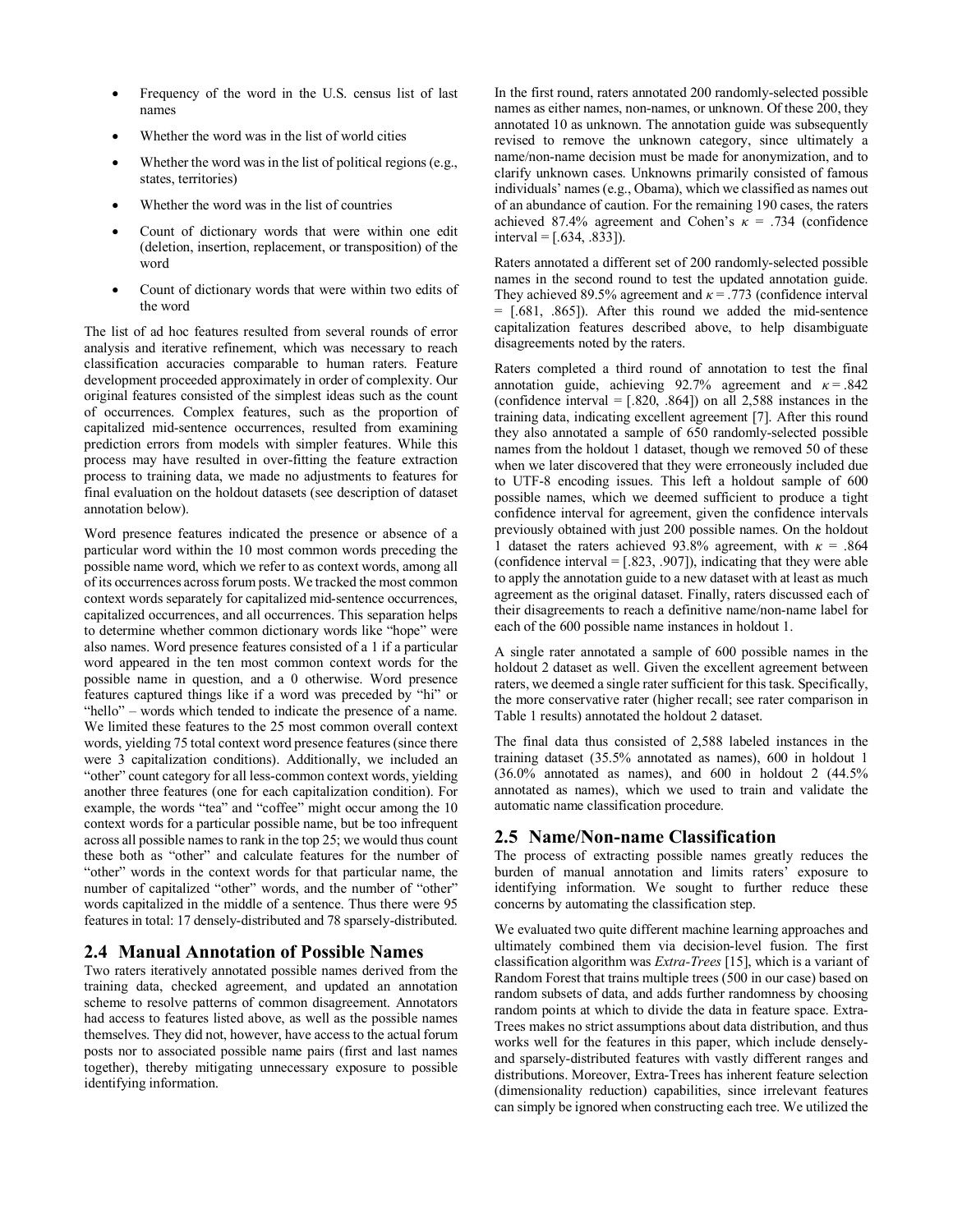implementation of Extra-Trees available in *scikit-learn* for this model [30].

The second approach we evaluated was a deep neural network (DNN) implemented with *TensorFlow* using the stochastic gradient descent optimizer [1]. We developed a custom structure for the DNN to suit the specific properties of the problem (Figure 2). The feature space is relatively large (95 dimensions) for a model with no inherent dimensionality reduction capabilities, so we added regularization to constrain model complexity. The densely- and sparsely-distributed features call for different regularization methods, however. Several of the densely-distributed features were highly correlated, and the number of features (17) was relatively small. Thus, we applied L2 regularization for densely-distributed features [29]. Conversely, we applied L1 regularization to the sparsely-distributed features, of which there were many (78), since L1 pushes the weight of irrelevant features toward 0. We then concatenated the post-regularization outputs of fully-connected layers for densely- and sparsely-distributed features, and stacked additional fully-connected layers (which were regularized via dropout [31]). Finally, we added a fully-connected sigmoid activation output layer (i.e., logistic regression) to predict name or non-name.

We evaluated models via nested four-fold cross-validation on the training dataset. In this approach, we randomly selected 75% of instances (possible names), trained a model on those instances, and tested it on the remaining 25% of instances. We repeated the process three more times so that each instance was in the testing set exactly once. During training, we weighted false negative errors (incorrectly classifying a name as a non-name) twice as heavily as false positive errors (incorrectly classifying a non-name as a name), since we were more concerned about missing identifying information than about accidentally removing non-identifying words. False positive errors might adversely affect some analyses (e.g., if the word "joy" was mistaken for a name, thereby changing the result of sentiment analysis), but would not harm student privacy.

We tuned hyperparameters (model settings) for both models via nested cross-validation, in which we tested different hyperparameters and selected the best combination of hyperparameters based on cross-validated mean squared error. Note that this step took place nested within training data only, via 4-fold cross-validation within the training data of the outer 4-fold cross-validation loop, so that hyperparameters were not selected based on test set accuracy.

For the Extra-Trees model, we tested hyperparameters consisting of the minimum number of instances required for each leaf of the tree (values of 1, 2, 4, 8, 16, or 32) and the maximum proportion of features to consider when creating each tree branch (values of .25, .5, .75, or 1.0). For the DNN, we searched hyperparameters including the number of neurons in each hidden layer (2, 4, 8, 16, or 32), L2 regularization strength (.1, .01, or .001), L1 regularization strength (.1, .01, or .001), dropout regularization strength (0, .25, or .5), number of hidden layers after the concatenation layer (0, 1, 2, or 4), and the learning rate (.01, .001, or .0001). The hyperparameter search space consisted of the cross product of these values (i.e., grid search). Hence, training was timeconsuming (several days), but the trained models can be applied to an entire course's data in less than 10 seconds.

Finally, we re-trained the models on all training data and applied to the held-out dataset. We then combined model predictions to form a decision-level fusion model by simply averaging Extra-Trees and



**Figure 2. Custom DNN structure. Elements marked in bold were hyperparameters (number of neurons, regularization strength, or number of layers) tuned via nested crossvalidation.**

DNN predictions, for both cross-validated training set predictions and holdout predictions.

#### **2.6 Removal of Identifiers**

After names have been identified via manual annotation or automatic classification, removal of identifying information is relatively straightforward. First, we removed potential identifying information that follows known regular expression patterns, consisting of email addresses, URLs, phone numbers, and other numbers – which we removed in case they might represent things like social security numbers or other identifiers. As noted in previous research [35], such information can be identified with essentially 100% accuracy via pattern matching, and the challenging cases are names, nicknames, misspellings, and other name variants that we focus on in this paper. We replaced each pattern match with a placeholder (e.g., *phone\_placeholder*) so that they could potentially serve as context words for name classification or be measured during analyses of forum content. Second, we replaced all identified name words with a placeholder, regardless of capitalization (see Error Analysis sections below for measures of how much this may result in non-name words being accidentally removed).

## **3. CLASSIFICATION RESULTS**

We evaluated machine learning results in terms of common accuracy metrics below, but also compared human raters to evaluate the utility of the automatic approach as a replacement for manual annotation.

#### **3.1 Machine Learning Accuracy**

Table 2 contains key results of the automatic name classification method. Overall, results show that the models were highly accurate, reaching area under the receiver operating characteristic curve (AUC) as high as .981 in cross-validated evaluation on the training data, .979 on the holdout 1 dataset, and 956 on the holdout 2 dataset. AUC ranges from 0 to 1, where 1 indicates perfect classification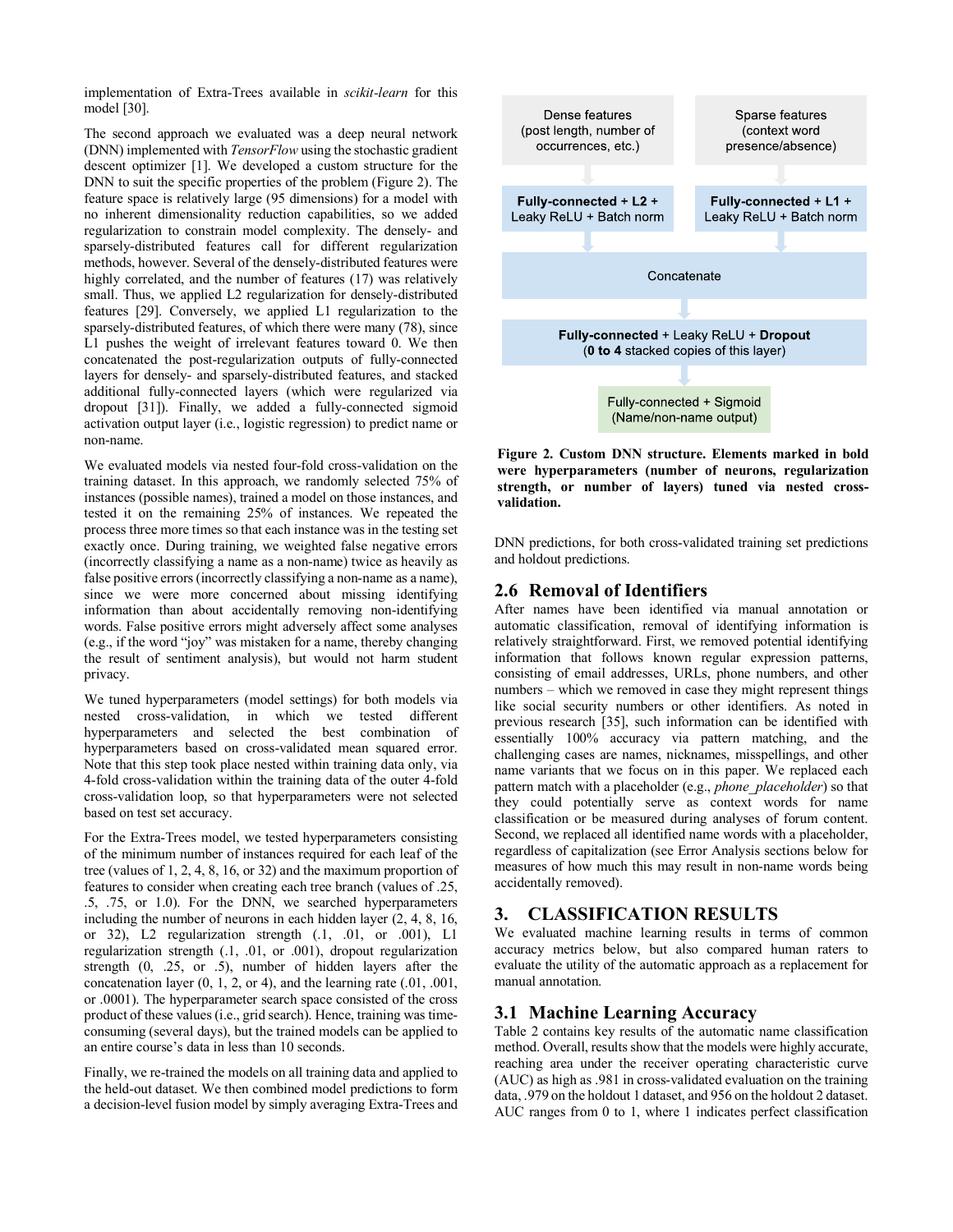**Table 2. Name vs. non-name classification results. FN indicates false negatives (names classified as non-names) and FP indicates false positives (non-names classified as names). Precision and recall refer to the positive (name) class. Acc refers to the percentage correctly classified.**

| <b>Model</b>                        | FN | <b>FP</b> | <b>AUC</b> | Acc   | Cohen's $\kappa$ | Precision | Recall | <b>Base rate</b> | N    |
|-------------------------------------|----|-----------|------------|-------|------------------|-----------|--------|------------------|------|
| Cross-validated training data       |    |           |            |       |                  |           |        |                  |      |
| Extra-Trees                         | 52 | 202       | .971       | 90.2% | .793             | .811      | .943   | .355             | 2588 |
| Custom NN                           | 37 | 157       | .981       | 92.5% | .841             | .849      | .960   | .355             | 2588 |
| Fusion                              | 37 | 173       | .980       | 91.9% | .828             | .836      | .960   | .355             | 2588 |
| Holdout course 1 (later semester)   |    |           |            |       |                  |           |        |                  |      |
| Extra-Trees                         | 10 | 56        | .976       | 89.0% | .772             | .786      | .954   | .360             | 600  |
| <b>Custom DNN</b>                   | 11 | 55        | .975       | 89.0% | .771             | .788      | .949   | .360             | 600  |
| Fusion                              | 10 | 54        | .979       | 89.3% | .778             | .792      | .954   | .360             | 600  |
| Holdout course 2 (different course) |    |           |            |       |                  |           |        |                  |      |
| Extra-Trees                         | 11 | 54        | .950       | 89.2% | .784             | .826      | .959   | .445             | 600  |
| <b>Custom DNN</b>                   | 16 | 61        | .950       | 87.2% | .744             | .805      | .940   | .445             | 600  |
| Fusion                              | 8  | 54        | .956       | 89.7% | .794             | .827      | .970   | .445             | 600  |

accuracy, 0 indicates completely incorrect classification, and .5 indicates random chance level. Thus, these results indicate models were accurate and generalized well from training data to the holdout data from 2 years later as well as the holdout data from another course.

We evaluated models with several different classification metrics in an effort to uncover any particular ways in which the method might be failing, but our primary concern was the number of false negatives – that is, the number of names misclassified as nonnames. The decision-level fusion model yielded the lowest number of false negatives in each dataset (37, 10, and 8 for training, holdout 1, and holdout 2 respectively), and thus we intend to apply this model for practical use, though both of the individual models exhibited high accuracy as well.

The machine learning results also compare favorably to examples of previous work on anonymization of medical literature. In one study [28], researchers reported .967 recall on a training dataset (versus .960 for our decision-level fusion model) and .941 recall in a holdout testing set (versus recalls of .954 and .970 for our fusion model across the two holdout datasets). Moreover, our method did not require a dataset-specific list of names, as is common in previous work. While results are not exactly comparable, since base rates and predicted rates may have differed, they are strongly indicative of similar accuracy.

#### **3.2 Comparison to Human Raters**

Measuring annotation agreement between two human raters is one way to determine how "difficult" a task is, and whether a machine learning solution is close in accuracy. We computed machine learning model accuracy by comparing predictions to the resolved set of labels produced by raters; here we compare raters (preresolution) to each other. Since neither rater necessarily represents the ground truth more than the other, we computed comparison metrics alternately treating each rater as the ground truth.

Table 1 shows these results computed with the same accuracy metrics as the machine learning model, using the holdout 1 dataset.

Results show that the machine learning method was close to, and in some respects equally as accurate as the human raters. Recall and false negatives (FN) are especially important to consider for minimizing the risk of identifying information being revealed, and both showed that the fusion machine learning model (recall = .954,  $FN = 10$ ) was close to or better than human accuracy depending on

**Table 1. Details of human raters' agreement, treating each rater as ground truth individually to allow comparison to machine learning accuracy on the same task. AUC refers to the minimum proper AUC (calculated via linear interpolation with a single point) because raters provided only yes/no annotations, not probabilities.**

|                   | Ground truth |         |  |  |
|-------------------|--------------|---------|--|--|
|                   | Rater 1      | Rater 2 |  |  |
| FN                | 30           | 7       |  |  |
| FP                | 7            | 30      |  |  |
| <b>AUC</b>        | .945         | .923    |  |  |
| Acc $(\%$ agreed) | 93.8%        | 93.8%   |  |  |
| Cohen's $\kappa$  | .864         | .864    |  |  |
| <b>Precision</b>  | .864         | .964    |  |  |
| Recall            | .964         | .864    |  |  |
| <b>Base rate</b>  | .360         | .360    |  |  |
| N                 | 600          | 600     |  |  |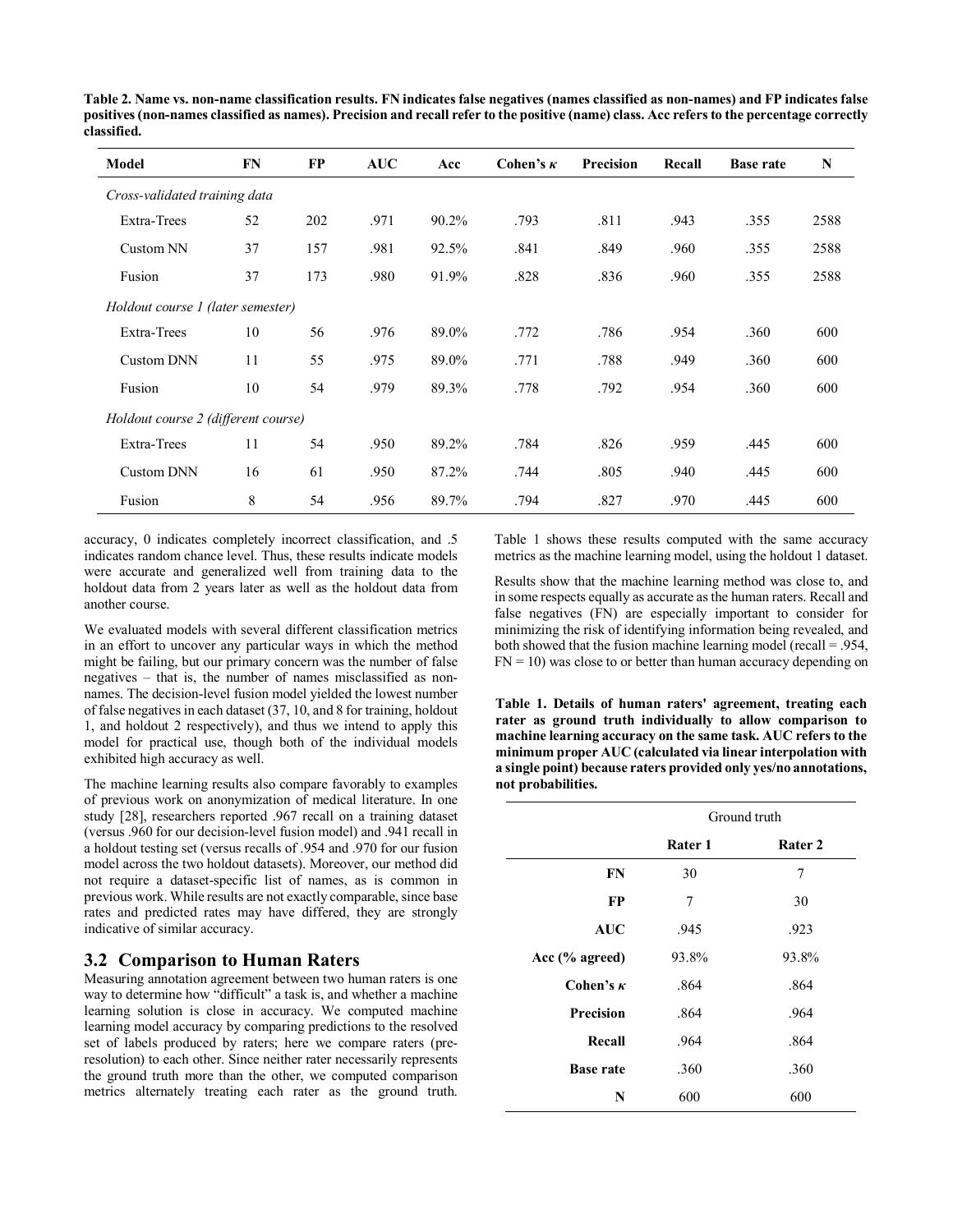which rater we considered as ground truth (recall .864 or .964, FN = 30 or 7). Note, though, that for cases where algorithmic recall exceeds human rater recall, human rater precision is correspondingly better since it is reciprocal with recall when treating a single rater as ground truth. In terms of  $\kappa$ , human raters do seem likely to be superior to the machine learning fusion model  $(k = 0.864$  versus .778). Thus, for some sensitive applications of the method, human raters may be needed. However, the fusion model primarily makes false positive (FP) errors, which are less of a privacy concern than FN errors.

The difference in FN between raters  $(FN = 7 \text{ versus } 30)$  also indicates that there was some inconsistency in terms of tendency of one rater versus the other to make a classification of name or nonname. This is one potential advantage of making continuous-valued predictions (probabilities, in this machine learning case) of name versus non-name, because it allows setting a threshold. For human raters, thresholds are implicit but not easily or specifically controllable. As noted previously, we weighted false negative errors twice as heavily as false positive errors, though that is a parameter that could be adjusted for the particular needs of a dataset.

# **4. HOLDOUT 1 (LATER SEMESTER) ERROR ANALYSIS**

We conducted an analysis of cases where machine learning predictions were incorrect, focusing on the decision-level fusion model applied to the holdout 1 dataset. Analysis of false negatives is important to discover the severity of cases where names are left unredacted, while analysis of false positives is important to quantify the amount of text that will be unnecessarily anonymized (replaced with placeholders).

## **4.1 False Negatives**

False negatives are the most serious errors, since they may result in identifying information being revealed. There were 10 false negatives, which we examined to determine how serious these errors might be and to determine why they might have occurred. Human raters disagreed on 6 of the 10 words (and they only disagreed 37 times total – see Table 1), and only agreed to classify those 6 as names after discussing. This indicates that these were exceptionally difficult cases, even for humans. Furthermore, the machine learning method made similar false negative errors as human raters.

Of the 10 false negatives, there were 2 dictionary words ("long" and "mercy"), which may have indeed not been names. One of the 10 was the name of an entertainment company, which may have been an identifying characteristic (an employer) or, more likely, simply a reference to entertainment. Similarly, one was a name from a famous television show, and one was the name of a U.S. national park. The remaining words included a concatenated combination of words that was likely a filename but could have been a username, two non-English words, one name that seems likely to be a person's first name (though it appeared only once in a forum post and was not capitalized), and one possible last name.

In sum, while there were several false negative predictions, examination of these cases reveals that even human raters initially disagreed for most of them and that it is quite possible that most of them, except probably the apparent last name, are indeed not names.

## **4.2 False Positives**

While false positive errors are less serious, since they do not compromise identity, they do pose a challenge to subsequent analysis of forum text if important words are removed (e.g., words that might indicate sentiment, like "joy").

The decision-level fusion model made 54 false positive errors. We observed several broad categories that capture most of these instances. First, we observed several geographical regions (e.g., "Africa", "European") that were too broad for our definition of identifying information – which was restricted to political regions – or even extraterrestrial (e.g., "Ganyemede"). Second, there were misspellings (e.g., "hellium" instead of "helium"), most of which were correctly identified as non-names but a few of which were not. Third, there were abbreviations such as "NBA" and "DOI". Fourth, there were references to popular culture, such as "Overwatch" and "Kerbal", which are indeed names but not identifying information. Finally, there were several domain-specific words, which we do not include as examples to avoid unintentional identification of the course from which data were collected.

Among these false positives, the most commonly-occurring word occurred just 26 times in 9,217 posts (the total size of the dataset from which holdout 1 data were sampled), most occurred only once, and all false positives combined appeared 191 times in those posts. This indicates that even though some non-name words were mistakenly removed from posts, the impact on the overall text was minimal.

## **5. HOLDOUT 2 (NEW COURSE) ERROR ANALYSIS**

We performed similar analyses of classification errors for the holdout 2 dataset. However, it was not possible to compute interrater disagreement for the misclassified cases in holdout 2 because only one rater performed annotations.

# **5.1 False Negatives**

There were just 8 FN errors among the 600 possible names in the holdout 2 dataset. Of these eight, three were abbreviations for university-specific terms, including a building name, a college (collection of university departments) name, and the name of a major. A further three FN errors were slang terms for large metropolitan areas with populations over 4 million. One was half of a misspelled two-word city name, and the last was a local street name.

None of the FN errors in this dataset were student names. The most serious errors are perhaps the university-specific terms, which could narrow down the identity of students when combined with other factors. However, in isolation (or even combined with each other) these terms match hundreds or thousands of students, and thus do not pose a likely risk for researchers hoping to analyze forum data.

# **5.2 False Positives**

There were 54 FP errors in the holdout 2 dataset, which differ somewhat from the FP errors observed in holdout 1. Course 2, from which holdout 2 data were collected, utilized Roman numerals for assignment numbers, which were frequently mistaken for names. Additionally, the domain-specific content of course 2 required students to discuss a large number of letter combinations (strings) that do not represent words, and which were also often mistaken for names.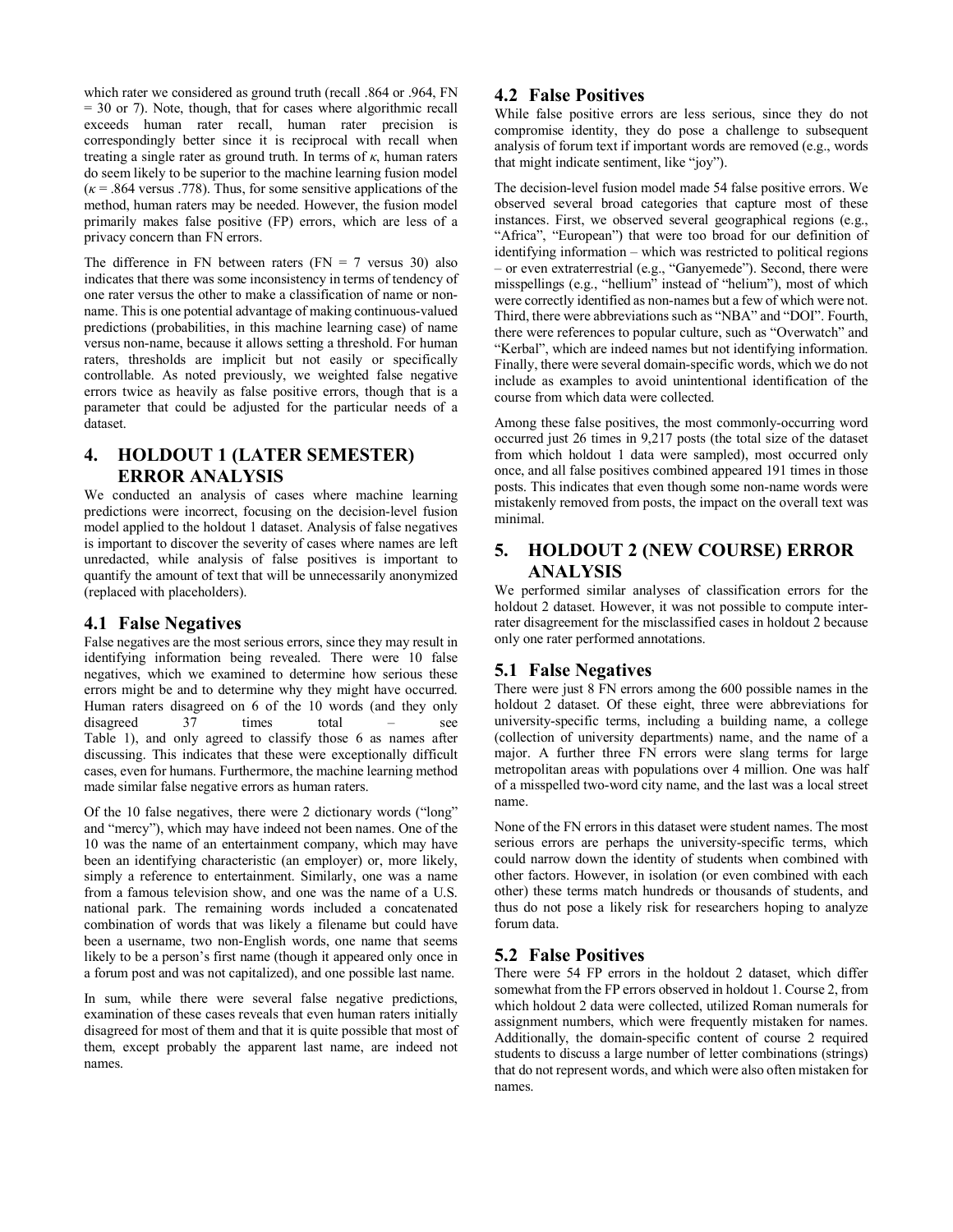Like holdout 1, there were several misspellings mistaken for names in holdout 2 results. For example, "callender" (calendar), "hewlp" (help), and "ssolid" (solid) were FP errors. However, these account for very few redactions since these misspellings occurred only infrequently. The most notable FP was the word "my", which occurred 293 times in the 930 posts in the holdout 2 dataset. Surprisingly, "My" was capitalized in 32.1% of its occurrences, including 15.4% of occurrences in the middle of sentences. This was somewhat unexpected, but appears to have frequently occurred when students did not punctuate the end of sentences and instead used line breaks (which we did not consider as end-of-sentence markers) to separate sentences.

Human intervention after the automatic classification step can easily correct false positive errors such as "my", however. To facilitate this, our anonymization software produces a list of names identified by the machine learning fusion model as an intermediate step before the names are removed. The list includes the fusion model's probability as well as the number of occurrences of each word in the original discussion forum data, sorted in descending order by occurrences. Researchers (or authorized staff in charge of anonymizing data) can thus easily examine the top of the list and delete any rows that are clearly high-impact FP errors before proceeding to the last step where names are redacted.

# **6. APPLICATIONS FOR INSTRUCTORS**

Our primary motivation for developing this method was to enable research on the text of computer-mediated discussions students have with each other during their online learning experiences. However, such research may support the needs of course instructors as well, either directly via analysis methods they can easily apply, or via generalizable insights that can be applied to their courses. We thus sought out instructors of online university courses (who were not involved in the forum anonymization work or the courses analyzed in this paper) to gain better insight into instructor perspectives on scalable analysis of online course discussion forums. Specifically, we asked two instructors "*as an online course instructor, can you imagine any analyses of discussion forum text that would be informative for you?*"

## **6.1 Instructor 1**

The first instructor was a male computer science faculty member with 14 years of university-level teaching experience, who had taught for-credit online courses at the university level as well as massive open online courses (MOOCs). He noted:

Specifically for all courses that I don't teach I don't have a legitimate need to know that student X is enrolled in course Y. Anonymization gives us a way to easily share forum discussions between different instructors of the same course, or across department etc. And there are numerous reasons why this is useful.

\* Potential for early detection of struggling students and the underlying cause. (Lack of time? interest? pre-reqs? effective strategies?)

\* Identification of hardest components of a course.

\* Research projects that look at common forum post across multiple courses. e.g. fresh/ sophomores/ seniors.

He also noted that when working with students to improve courses it is necessary to have anonymized data:

If I want to give the data to an undergrad staff for analysis for course improvement purposes (rather than for research publication), I'd require that they had anonymized data.

Additionally, instructor 1 conducts and publishes research on his own courses, and offered research questions and ideas he would like to pursue that would require anonymization. These included:

It may be possible to detect themes and generate hypotheses by skim reading the posts, but it is much harder to identify trends and quantitative trends (e.g. are there more X in the later part of the course). Also a general skimread of the forums will miss correlations with other data (e.g. students with background  $X$  tend to post more Y)

Can we identify when a course pace is too fast? Compared to assuming too much prior knowledge?

Suppose we consider a student's forum post action as an active intervention created by the student to affect on their own learning trajectory. How effective are these interventions? Do they also help similarly students that just read the discussion thread (and never need to post a similar issue themselves). Are they too late? Are they too early?

In sum, instructor 1 was enthusiastic about the prospect of being able to quickly anonymize online course discussion forums, and proposed several ways in which anonymization would benefit both teaching and research.

## **6.2 Instructor 2**

The second instructor was a female statistics instructor and graduate student, with six years of university-level teaching experience. Her online courses are large, and thus provide unique challenges for teacher–student engagement. As she noted:

This semester there are about 1,400 students enrolled in [course information redacted]. It would be beneficial for me as an instructor to have some sort of automated analysis that told me which forums and topics were getting the most activity. That would help me know which forums to look at or have my undergrad course assistants look at and answer some of the questions. It would also be beneficial because if there was a lot of confusion about a certain topic, I would know I need to re-explain that topic in lecture.

I think something that identified negative words would be helpful too for the same reasons. If there's a lot of negativity on a thread- it's probably best that I go over that concept again in class to clarify any confusion.

While some of the needs noted by instructor 2 do not require access to the forum text itself (such as tools to measure forum activity), others would require researchers and developers to have access to anonymized forum text. For example, developing and validating methods for automatic assessment of confusion in forums is only possible with access to text data. Moreover, these needs highlight the difficulty of effectively utilizing online discussion forums with very large numbers of students, and the potential for automated tools to assist instructors in these courses.

## **7. DISCUSSION**

In this study we were interested in enabling analysis of online discussion forums in university courses through removal of identifying information, even in cases where capitalization, grammar, and spelling may be unpredictable. Our results showed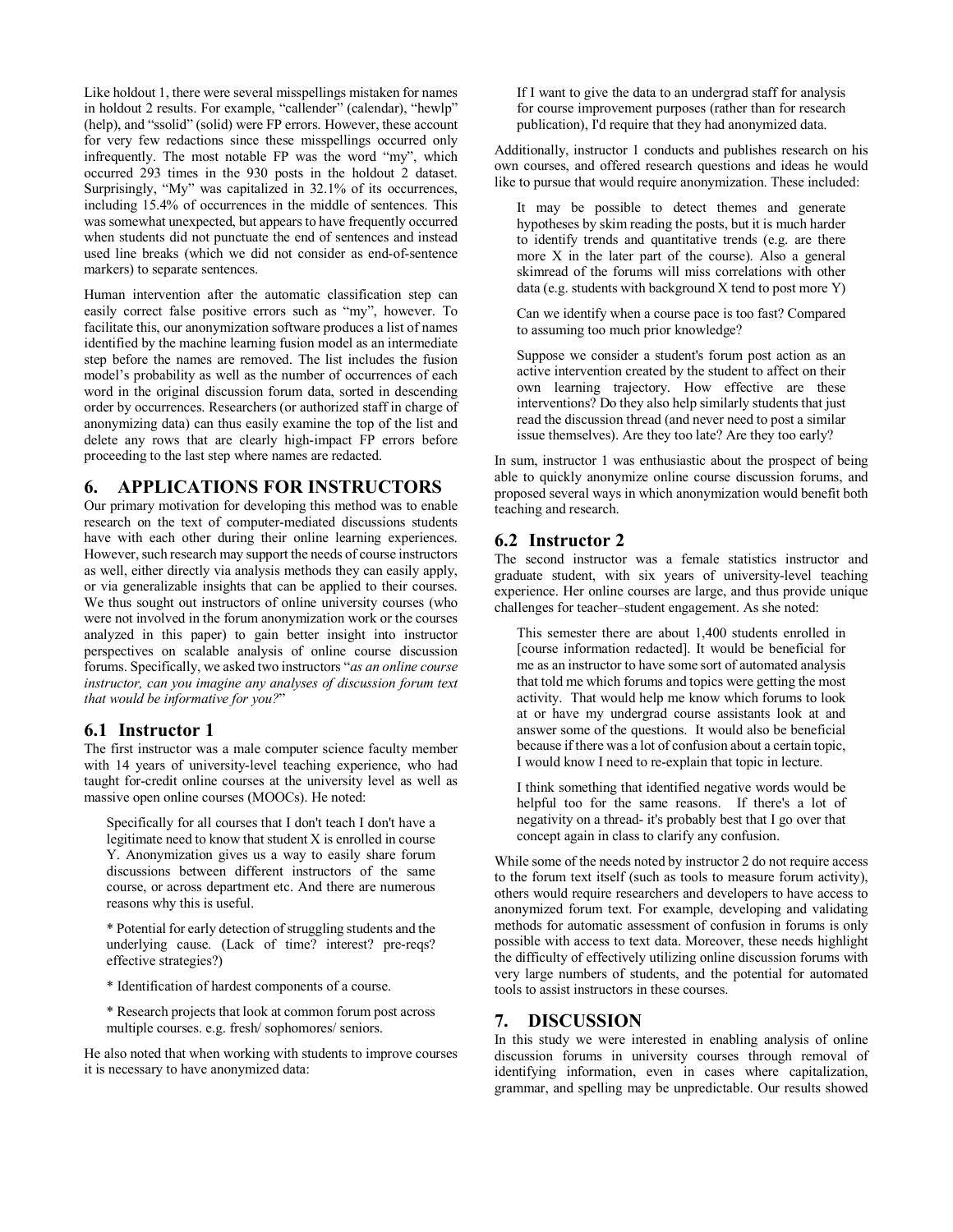that automatic anonymization is possible, and that it rivals human accuracy.

In this section we discuss implications of the results for various stakeholders, including users of the anonymization method (e.g., researchers, teachers) and students whose data is subject to analyses.

# **7.1 Implications for Users of the Anonymization Method**

The proposed anonymization method offers two main advantages to users. First, it drastically reduces workload relative to approaches like manual identification and removal of identifying information directly from the forum text. Moreover, such manual anonymization is often intractable for users because they cannot access non-anonymized data in the first place. Second, it reduces users' exposure to identifying information. Users may either utilize the machine learning approach to avoid all involvement with identifying information, or annotate possible names manually – in which case they are still protected from seeing identifiers in the full context of the original text.

Anonymization is essential in many cases for researchers to either validate existing methods or develop new methods. For example, when automatically detecting sentiment from text with tools such as *SEANCE* (Sentiment Analysis and Social Cognition Engine; [9]) it is helpful to match sentiment to forum posts to obtain examples of the context in which sentimental language occurs. It is especially important to preserve student privacy in research that requires detailed reading of forum posts. For example, domain experts might annotate and evaluate the depth of questions students ask, or the responses they receive, to answer research questions about the relationship between a student's engagement with their peers and their status as a member of demographic groups that are traditionally-underrepresented in postsecondary education.

Finally, one important consideration for applications is how well the machine learning model is likely to generalize. We showed excellent generalization across time (2 years), as well as to a new course topic, instructor, and learning management system. While the change in topic (and instructor-specific course setup) did result in different types of errors, overall accuracy remained similar. However, we did not test across university populations. Students at other universities may have different backgrounds that influence how they interact with each other or with technology, and the vernacular language they use. Moreover, the same method could be applied to anonymize student-generated text in other contexts, such as college admissions essays [32], where students may reveal identifying information but in different (non-conversational) circumstances. Thus, for generalization to a notably different context, such as a different university or type of text, we recommend annotating a testing set of possible names to validate accuracy.

## **7.2 Implications for Students**

l

The objective of our method is to minimize the potential for negative impacts on student privacy introduced by analyses of unstructured student-generated text. It is important, however, to recognize that such analyses carry inherent risk even with a (hypothetical) perfectly-accurate anonymization method. For example, students might mention their involvement in a particular course in venues such as Twitter, Reddit, Facebook or others [39]. They may even post similar questions on course forums and public forums, or relate events that took place on course forums. It is unreasonable to expect perfect anonymization. Thus, it is important to take appropriate steps to limit public exposure to student data – even anonymized data – and to ensure that students reap benefits of analyses conducted on their data.

Positive impacts for students largely consist of 1) improvements made to future courses, and 2) additional capabilities afforded to instructors, both informed by research made possible through access to anonymized data. For example, researchers may be able to provide guidance to students about how to ask questions to elicit the most helpful responses. Or, as instructor 2 noted above, it might be possible to direct the attention of teaching assistants to students or topics where it is most needed.

Benefits to students are indirect in nature, and, in the case of research-informed changes to online courses, benefits might be more for future students than for the students from whom data were collected. Thus, more research is needed to sample student perspectives regarding analysis of their forum data, as well as their perspectives on the importance and impact of anonymization.

# **8. CONCLUSION**

Access to discussion forum data is essential for researchers to better understand the experiences of students interacting with each other in web-based learning environments. However, access to these forum data is often hampered by important privacy concerns. Our approach for automatic anonymization of these data helps to resolve this issue, and has already enabled in-depth examination of forum posts [17–19, 38]. We plan to make our anonymization software publicly available<sup>3</sup>, and hope that it will be instrumental in advancing researchers' and teachers' knowledge of student experiences, and, ultimately improving learning in online classrooms.

# **9. ACKNOWLEDGMENTS**

The research reported here was supported by the Institute of Education Sciences, U.S. Department of Education, through Grant R305A180211 to Board of Trustees of the University of Illinois. The opinions expressed are those of the authors and do not represent views of the Institute or the U.S. Department of Education.

## **10. REFERENCES**

- [1] Abadi, M. et al. 2016. TensorFlow: A system for large-scale machine learning. *Proceedings of the 12th USENIX Symposium on Operating Systems Design and Implementation (OSDI 16)* (2016), 265–283.
- [2] Anandan, B. and Clifton, C. 2011. Significance of term relationships on anonymization. *Proceedings of the 2011 IEEE/WIC/ACM International Conferences on Web Intelligence and Intelligent Agent Technology - Volume 03* (USA, Aug. 2011), 253–256.
- [3] Anandan, B., Clifton, C., Jiang, W., Murugesan, M., Pastrana-Camacho, P. and Si, L. 2012. t-Plausibility: Generalizing words to desensitize text. *Transactions on Data Privacy*. 5, (2012), 505–535.

<sup>&</sup>lt;sup>3</sup> See https://ilearn.illinois.edu for anonymization software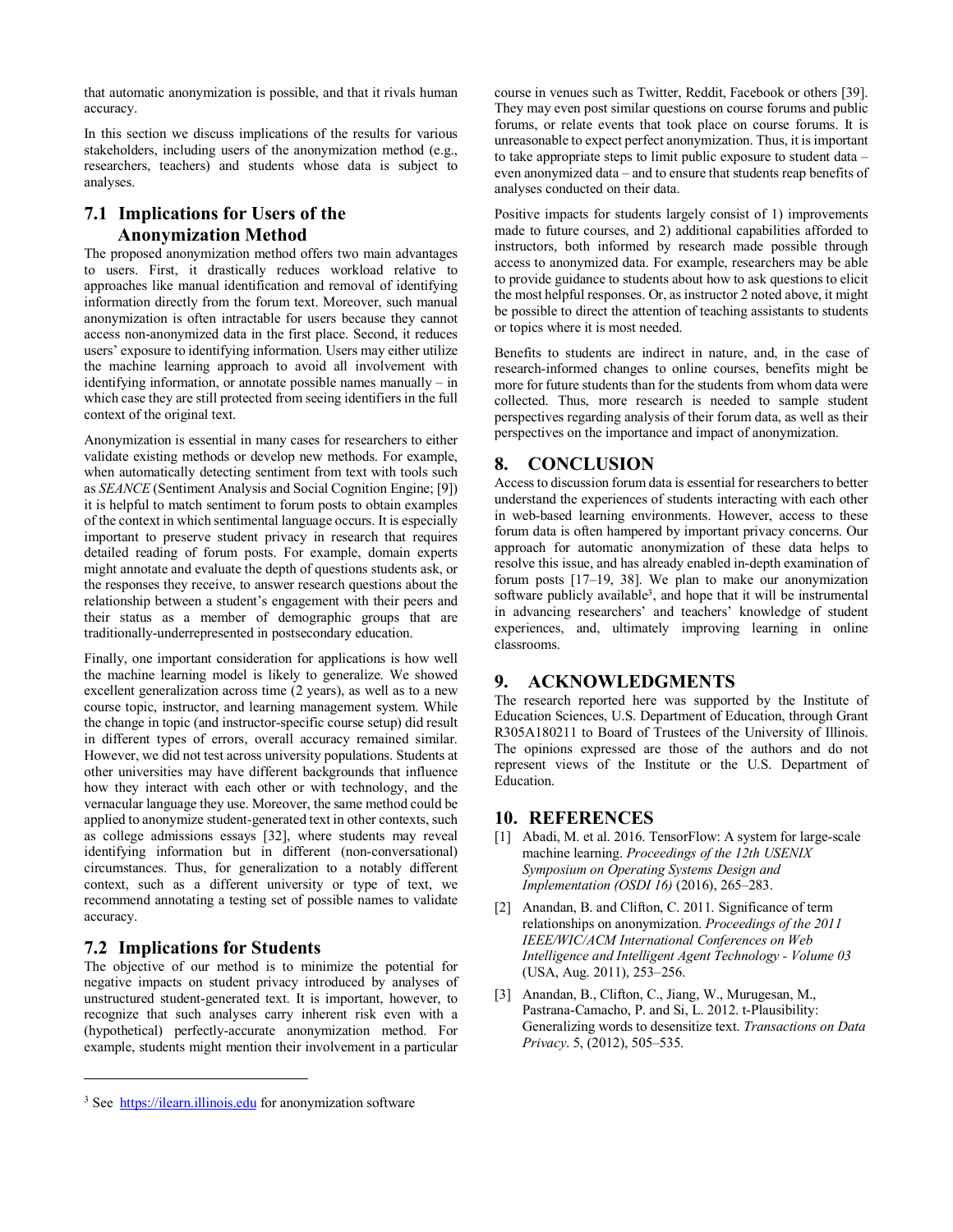- [4] Beckmann, J. and Weber, P. 2015. Cognitive presence in virtual collaborative learning: Assessing and improving critical thinking in online discussion forums. *Proceedings of the 2015 International Conference on E-Learning* (2015), 51–58.
- [5] Chakaravarthy, V.T., Gupta, H., Roy, P. and Mohania, M.K. 2008. Efficient techniques for document sanitization. *Proceedings of the 17th ACM conference on Information and knowledge management* (New York, NY, Oct. 2008), 843– 852.
- [6] Chen, B., Chang, Y.-H., Ouyang, F. and Zhou, W. 2018. Fostering student engagement in online discussion through social learning analytics. *The Internet and Higher Education*. 37, (Apr. 2018), 21–30. DOI:https://doi.org/10.1016/j.iheduc.2017.12.002.
- [7] Cohen, J. 1960. A coefficient of agreement for nominal scales. *Educational and Psychological Measurement*. 20, (1960), 37–46. DOI:https://doi.org/10.1177/001316446002000104.
- [8] Crossley, S., Paquette, L., Dascalu, M., McNamara, D.S. and Baker, R.S. 2016. Combining click-stream data with NLP tools to better understand MOOC completion. *Proceedings of the Sixth International Conference on Learning Analytics & Knowledge* (New York, NY, USA, 2016), 6–14.
- [9] Crossley, S.A., Kyle, K. and McNamara, D.S. 2017. Sentiment Analysis and Social Cognition Engine (SEANCE): An automatic tool for sentiment, social cognition, and socialorder analysis. *Behavior Research Methods*. 49, 3 (Jun. 2017), 803–821. DOI:https://doi.org/10.3758/s13428-016- 0743-z.
- [10] Cumby, C. and Ghani, R. 2011. A machine learning based system for semi-automatically redacting documents. *Proceedings of the Twenty-Third Innovative Applications of Artificial Intelligence Conference* (Aug. 2011).
- [11] Davis, G.M., Wang, C. and Yuan, C. 2019. N-gram graphs for topic extraction in educational forums. *Proceedings of the 12th International Conference on Educational Data Mining (EDM 2019)* (2019), 532–535.
- [12] Deming, D.J., Goldin, C., Katz, L.F. and Yuchtman, N. 2015. Can online learning bend the higher education cost curve? *American Economic Review*. 105, 5 (May 2015), 496–501. DOI:https://doi.org/10.1257/aer.p20151024.
- [13] Dougiamas, M. and Taylor, P. 2003. Moodle: Using learning communities to create an open source course management system. (2003), 171–178.
- [14] Dwork, C. 2008. Differential privacy: A survey of results. *Theory and Applications of Models of Computation* (Berlin, Heidelberg, 2008), 1–19.
- [15] Geurts, P., Ernst, D. and Wehenkel, L. 2006. Extremely randomized trees. *Machine Learning*. 63, 1 (Apr. 2006), 3– 42. DOI:https://doi.org/10.1007/s10994-006-6226-1.
- [16] Harrak, F., Bouchet, F., Luengo, V. and Bachelet, R. 2019. Automatic identification of questions in MOOC forums and association with self-regulated learning. *Proceedings of the 12th International Conference on Educational Data Mining (EDM 2019)* (2019), 564–567.
- [17] Henricks, G.M., Perry, M. and Bhat, S. in press. Gender and gendered discourse in two online STEM courses. *Proceedings of the 14th International Conference on Learning Sciences (ICLS 2020)* (Nashville, TN, in press).
- [18] Huang, E., Valdiviejas, H. and Bosch, N. 2019. I'm sure! Automatic detection of metacognition in online course discussion forums. *Proceedings of the 8th International Conference on Affective Computing and Intelligent Interaction (ACII 2019)* (Piscataway, NJ, 2019), 241–247.
- [19] Jay, V., Henricks, G.M., Bosch, N., Perry, M., Bhat, S., Williams-Dobosz, D., Angrave, L. and Shaik, N. in press. Online discussion forum help-seeking behaviors of students underrepresented in STEM. *Proceedings of the 14th International Conference on Learning Sciences (ICLS 2020)* (Nashville, TN, in press).
- [20] Jiang, R., Banchs, R.E. and Li, H. 2016. Evaluating and combining named entity recognition systems. *Proceedings of the Sixth Named Entity Workshop, joing with 54th ACL* (2016), 21–27.
- [21] Kleinberg, B., Mozes, M., Arntz, A. and Verschuere, B. 2018. Using named entities for computer-automated verbal deception detection. *Journal of Forensic Sciences*. 63, 3 (2018), 714–723. DOI:https://doi.org/10.1111/1556- 4029.13645.
- [22] Kortemeyer, G., Albertelli, G., Bauer, W., Berryman, F., Bowers, J., Hall, M., Kashy, E., Kashy, D., Keefe, H., Behrouz, M.-B., Punch, W.F., Sakharuk, A. and Speier, C. 2003. The learning online network with computer-assisted personalized approach (LON-CAPA). *Computer Based Learning in Science (CBLIS 2003)* (2003), 119–130.
- [23] Lee, S.Y., Chae, H.S. and Natriello, G. 2018. Identifying user engagement patterns in an online video discussion platform. *Proceedings of the 11th International Conference on Educational Data Mining (EDM 2018)* (2018), 363–368.
- [24] Meystre, S.M., Friedlin, F.J., South, B.R., Shen, S. and Samore, M.H. 2010. Automatic de-identification of textual documents in the electronic health record: A review of recent research. *BMC Medical Research Methodology*. 10, 1 (Aug. 2010), 70. DOI:https://doi.org/10.1186/1471-2288-10-70.
- [25] Nadeau, D. and Sekine, S. 2007. A survey of named entity recognition and classification. *Lingvisticæ Investigationes*. 30, 1 (Jan. 2007), 3–26. DOI:https://doi.org/10.1075/li.30.1.03nad.
- [26] Nanda, G. and Douglas, K.A. 2019. Machine learning based decision support system for categorizing MOOC discussion forum posts. *Proceedings of the 12th International Conference on Educational Data Mining (EDM 2019)* (2019), 619–622.
- [27] Narayanan, A. and Shmatikov, V. 2009. De-anonymizing social networks. *2009 30th IEEE Symposium on Security and Privacy* (Piscataway, NJ, May 2009), 173–187.
- [28] Neamatullah, I., Douglass, M.M., Lehman, L.H., Reisner, A., Villarroel, M., Long, W.J., Szolovits, P., Moody, G.B., Mark, R.G. and Clifford, G.D. 2008. Automated deidentification of free-text medical records. *BMC Medical Informatics and Decision Making*. 8, 1 (Jul. 2008), 32. DOI:https://doi.org/10.1186/1472-6947-8-32.